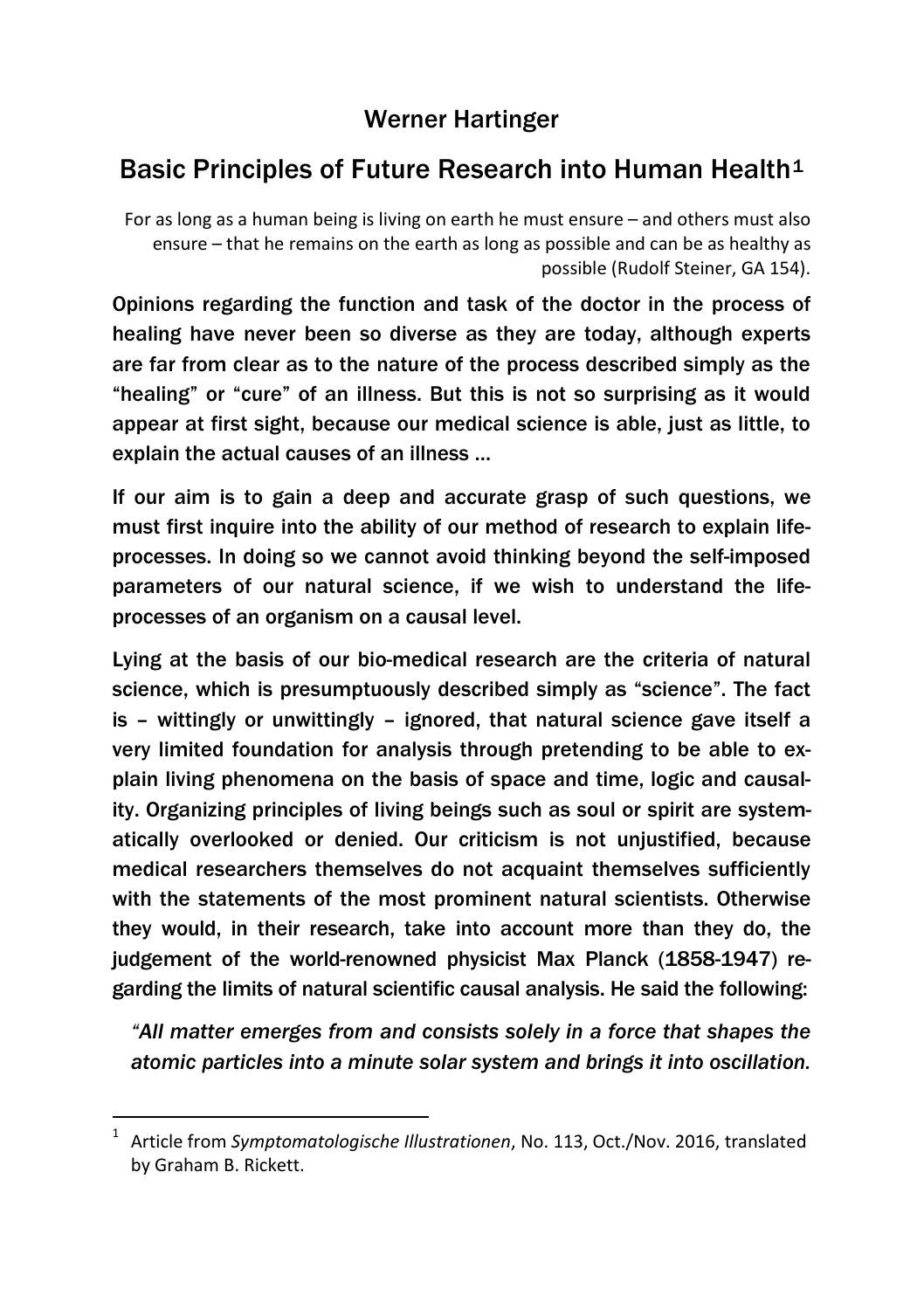*But as there is in the whole universe neither an intelligent nor an eternal force alone, there must be assumed to stand behind this force a conscious and knowing spirit. This spirit is the ultimate ground of matter; what is real is not visible and transitory matter. This would not exist without it, as only the invisible and immortal spirit is what is true and real.*

*Since there cannot be a spirit in itself, but each one belongs to a being, we must of necessity assume the existence of a spirit-being. And since a spirit-being cannot arise of itself but has to be created, I do not hesitate to call this mysterious creator as all cultures of the earth have called him: GOD!*

*Thus, throughout our whole life we find ourselves subject to an invisible higher power whose essential nature we will never be able to fathom from the standpoint of today's science, but which cannot be ignored by anyone capable, to some degree, of clarity of thought!"*

All progress in knowledge arises from research into what has been discovered so far, but from a widened perspective and without limits that haven been set artificially. This was stated by the eminent evolutionary biologist Ilya Prigogine (1917-2003) when he was researching into the emergence of living beings and described them as, from a functional point of view, an "open, dissipative system". Here, he is applying this concept, borrowed from the field of thermodynamics, to describe the selforganizing joining-together of smallest material particles or microorganisms, from loose symbiotic association to enduring configurations of a living being. He sees in this the purposeful development of a higherorder living being, whereby he presupposes the existence of an organizational principle specific to each species.

For the maintenance of its biological autonomy, its life-functions and its thermodynamic equilibrium, the organism needs a life-long exchange of energy and matter with the environment. The most highly-developed "dissipative system" on the earth is the human being, and he brings about this exchange of energy and matter constantly through respiration and the intake and excretion of nourishment.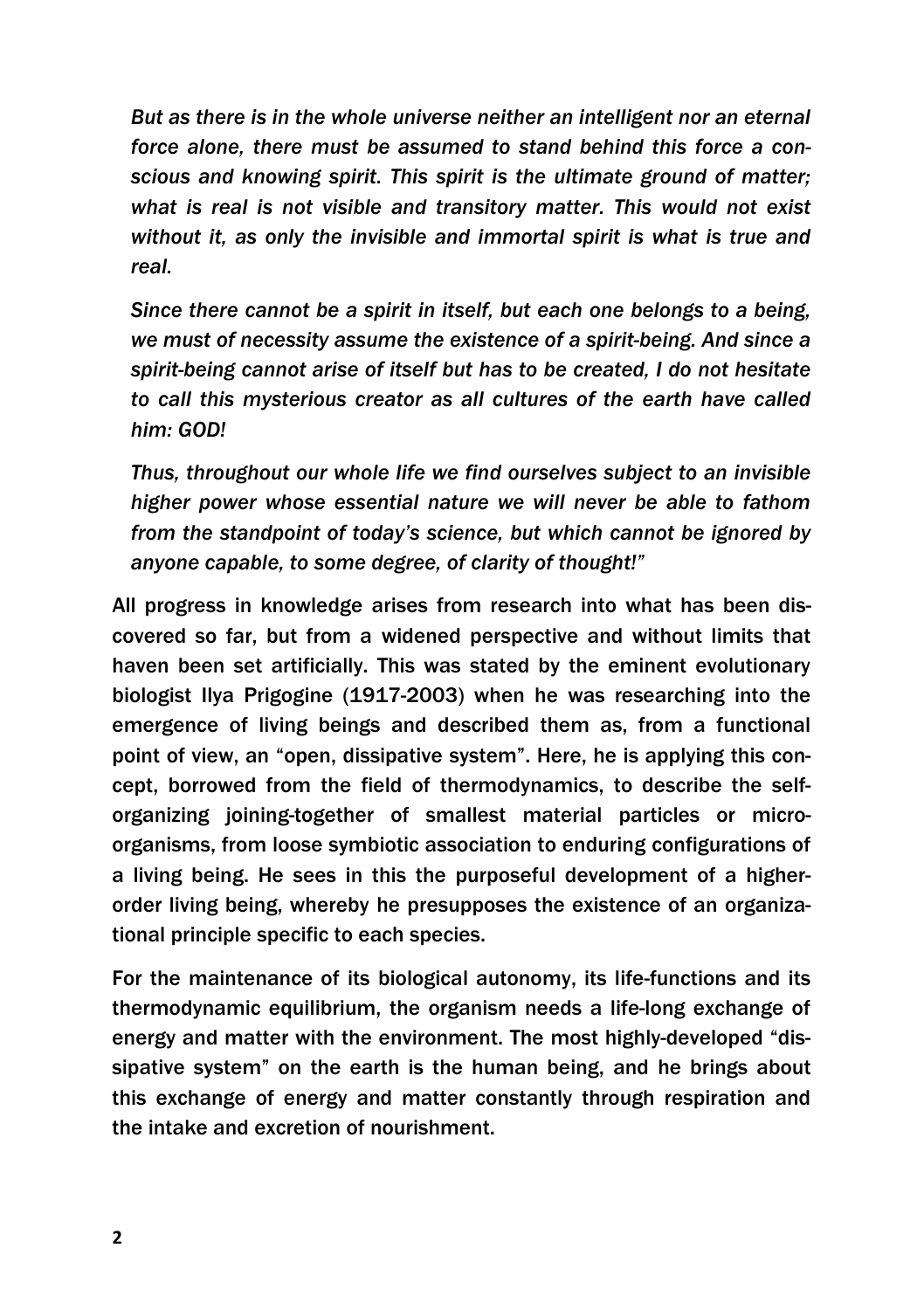Since in this way biomaterial is exchanged at varying time intervals in living beings, but the structural configurations characteristic of the species and the individual, and also his qualities, capacities, organic functions remain constant, right down to the recognizable physiognomy, he says that there must exist an organizing principle that oversees these processes with respect to time, function and morphology and controls them in accordance with a clearly-defined concept. The genes cannot carry out this task, as their albuminous molecular forms are regularly exchanged and can therefore have no bio-medical relevance in the question of organization.

Important insights into the structure of matter have been provided by the epistemological "doctrine of being" or Ontology, developed by the most renowned physicist. It defines the reality of the world around us and was known to the ancient Greeks. Their statements have been confirmed in recent times by physicists.

The natural-scientific interpretation of medicine posits two forms of existence or being of true reality: matter as coarse substance and spirit as what is immaterial.

Ontology however, sees between them another form of matter which it describes as "substantiality of energy". Thus it recognizes for all that has real existence three forms of being, namely: spirit as the non-material, matter as coarse material and between them the substance of energy is immaterial. The world-renowned physicist David Bohm (1917-1992) defines and quantifies the differences when the units of energy known to us as matter are reduced beyond a given threshold, they not only escape our sense-perception but are also beyond the range of demonstrability by physicists. In the case of a "quantity" below the natural constant 10-13 a particle or process connected with it can no longer be proven to exist by natural-scientific methods.

In other words: They lose for us the usual quality of matter, they are no longer visible or measurable, but they maintain in the real world their effects as energy.

One might to compare this insight of theoretical physics with the trichotomy of living beings and their organization and ask why this knowledge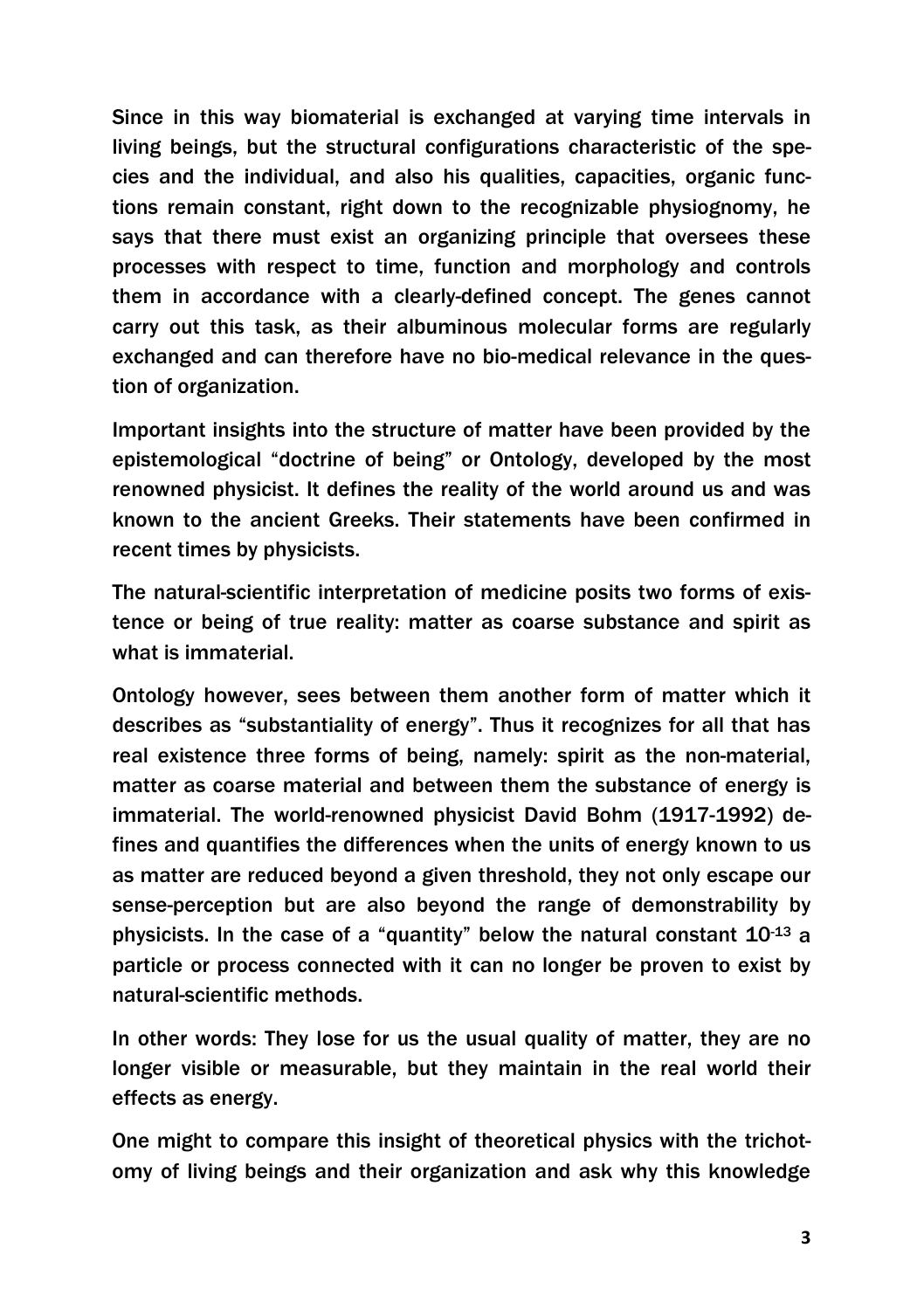has so far found no acknowledgement in bio-medicine.

Equally hard to understand is the fact that in bio-medical research knowledge of the matter-energy relation is ignored. This becomes clear in the compilation of statements of well-known physicist Heisenberg (1901- 1976) said: "The precondition for a true understanding of nature is a fundamental change in the structure of one's thinking." What he meant by this is clear from the words of Nobel prize-winner Planck: "For a whole lifetime I have been working in the most difficult branch of science, research into matter. According to the knowledge I have gained, I assert: 'There is no matter as such!'"

Einstein (1879-1955) adds: "The atoms that appear to us as matter are a concentration of energy."

Planck explains further: "Since there is in the universe no energy without a source, a spiritual force must be assumed to underlie every form of energy. That is the ultimate origin of matter."

Heisenberg states it still more plainly: "According to quantum cosmology the world of being and all forms of material appearance depend for their existence on a higher ordering through ontological cycles of implication. They occur at such a high frequency that we receive the impression of steadiness and continuity. But the atom is not solid matter; it is not a thing or an object: it is energy formed and held in that form."

One would add to this the observation that, for the complete picture of a "formed energy" that appears to us as matter, there must be on the one hand a high-power formative energy and, on the other, a less powerful energy that is formed by it and held in a given state, in this case as an atom. I will speak about this later.

This is what Heisenberg meant when he spoke of a transformed thinking that is needed if one is to understand nature.

Though this may have been for a number of different reasons, the understanding of matter has always been a problem for the human being, and still has not been resolved today. R. Steiner therefore proposed a thoughtexercise that was meditated already in the ancient Mystery schools with the aim of making comprehensible their idea of spirit on the one hand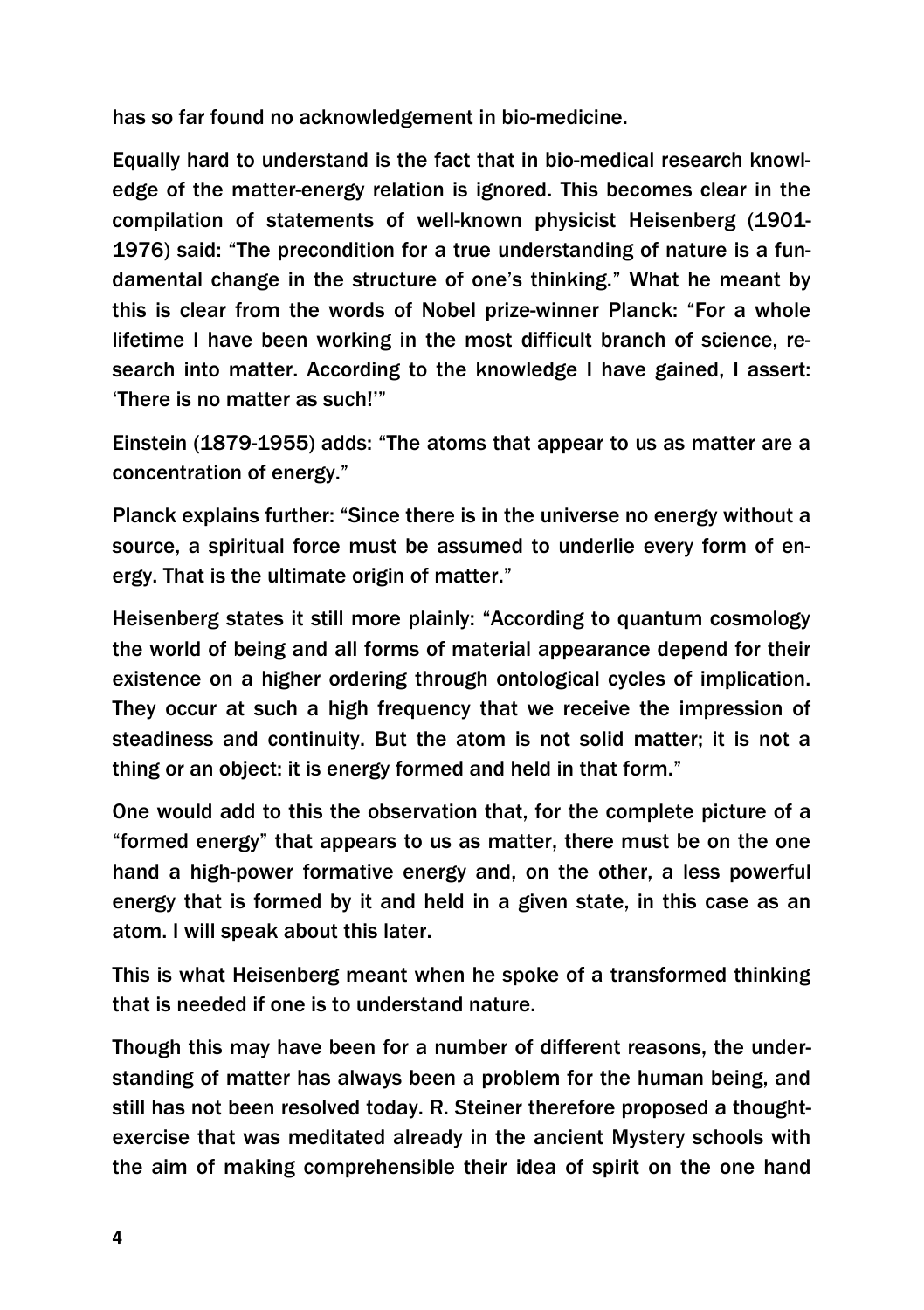and, on the other, its adaptability to surrounding conditions. First, they pointed to the qualities of ice, such as solidity, brittleness and nonelasticity. When warmed, the same element turns to water, with entirely different properties, such as mobility, the possibility of assuming different forms and the tendency to spread out. When heated further it turns to steam, thereby becoming light, airy, capable of expansion and compression. If heated still further the molecules of hydrogen separate from those of oxygen: a gas arises that is no longer visible and has no smell. Yet further heating would cause the molecules to break up into their atoms which, given a further rise in temperature, would separate into their etheric components and astral formative forces and therefore become imperceptible to the senses and be no longer demonstrable by naturalscientific means. The two forces of energy are released and unite with the earthly ether and cosmic astrality.

Please compare this description with Heisenberg's demand that one should think in a fundamentally different way about the quality of matter, and the statement of Bohm regarding the substantiality of energy or rarefaction of matter in Ontology.

In this account we have already crossed natural-science's self-imposed, materially-oriented limit to knowledge, because it ignores a spiritual organizational principle of living beings and believes itself able to explain their life-processes on the basis of chemical-physical analysis alone. But in this way one can only analyze the present state of an organism and its functions, not the influences that upset its functional equilibrium and lead to departures from norms, which can be analyzed and are described as sickness.

Thus, at the 8<sup>th</sup> Ecumenical Council man's spirit was the first to be removed from the actual trichotomous structure of each living being, and with the entry of the natural sciences into medical research his soul has also been abolished. But as the soul and spiritual "organizational principles" – if I may express it so 'scientifically' – are of decisive importance for our life-destiny, we will first view these concepts in more detail from a spiritual-scientific perspective, with regard to their functions. We will only give a schematic outline of basic aspects, not pretending that our account is complete or authoritative. Their many-layered and complex ways of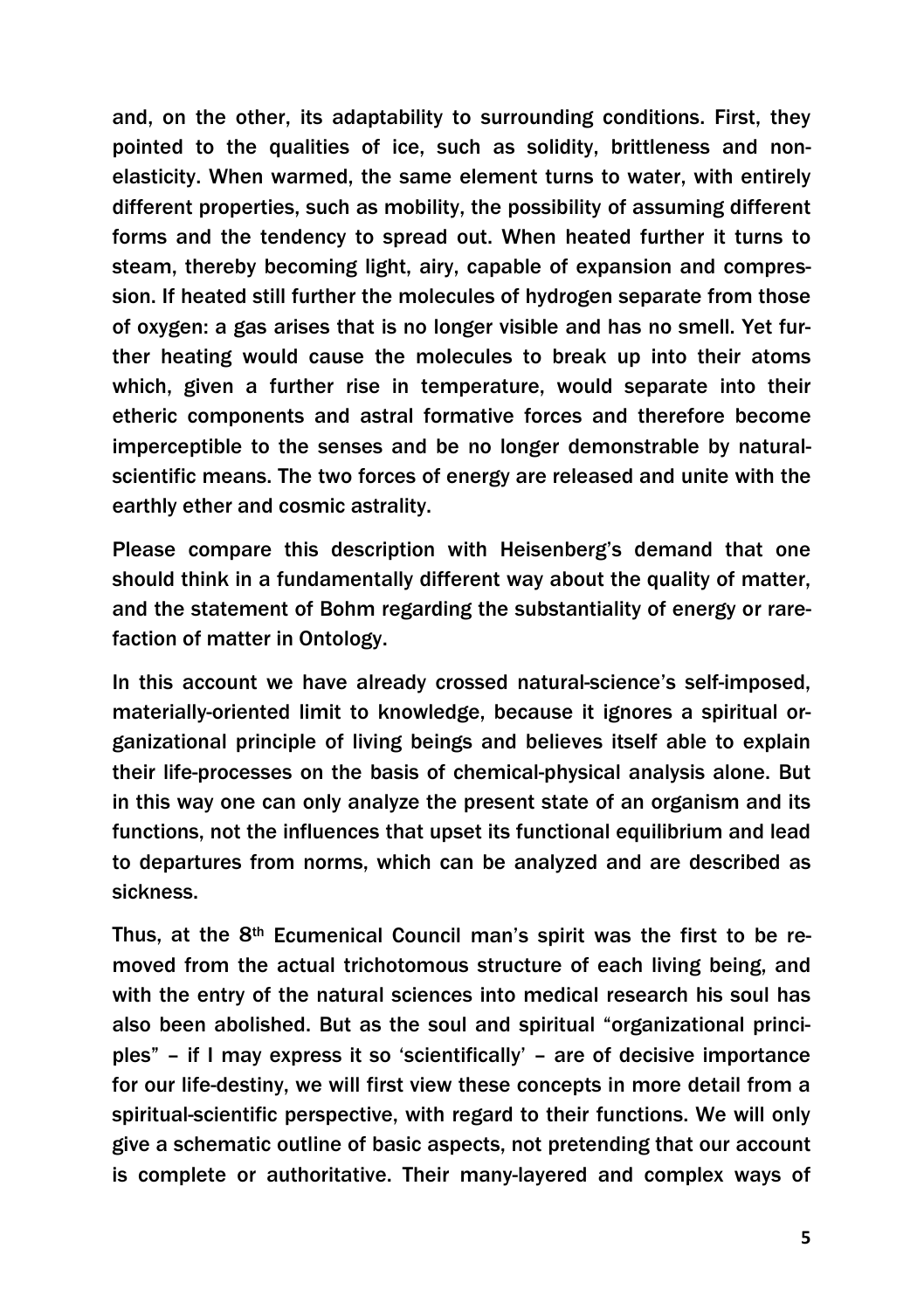working will only be considered to the extent that they are of relevance to the theme of sickness and healing.

Rudolf Steiner defines more precisely the religious concept of 'trichotomy' and sees in the human being the combined function of physical body, etheric or life-body, soul or astral body and spirit (constituent members) which he describes in its individual form as 'I'.

In perception of his fellow-man the human being sees only the lowest – and oldest – of the constituent members with their different structural densities – the bio-material body composed of mineral substances. Already the next-higher organizational principle – the life-body – is generally invisible. It is responsible for formation, growth, function and regeneration of the bio-material body. It also looks after the exchange of energy and matter of the organism, its body temperature and regulates the growth of the organs. It directs these functions by way of the internal and external secretary glandular system, for which it is largely responsible. It must be viewed as an energy system – formed out of the four earthly ethers –, which is organized in a multi-layered fashion and pervades the physical body.

One level higher and to some extent acting in opposition (to the etherbody) is the astral principle, finer in its substance and greater in energy, the similarly invisible soul-body. It is formed predominantly out of the cosmic astrality. The organ through which it works is the nervous system and its localization primarily in the blood. It is in addition responsible for all stirrings in the soul-life that we classify as sympathy and antipathy, and for opinion, attitude, mental grasp, inner representation and their tendencies. But it is also the most uncontrolled way of access of alien astral forces into the soul-principle.

The fourth human constituent member, representing the highest soulprinciple, is the individual spiritual 'I', which an animal does not have in this form. In the Old Testament it is also called 'Jahve', because it was the Jahve-Elohim who bestowed upon the human being this gift of the Divine.

The sphere of its biological activity is the immune system in the blood. Otherwise it has the task of intellectual control of the soul-principle, in the sense of a development and transformation of the other constituent members. This might sound relatively simple, but long periods of evolu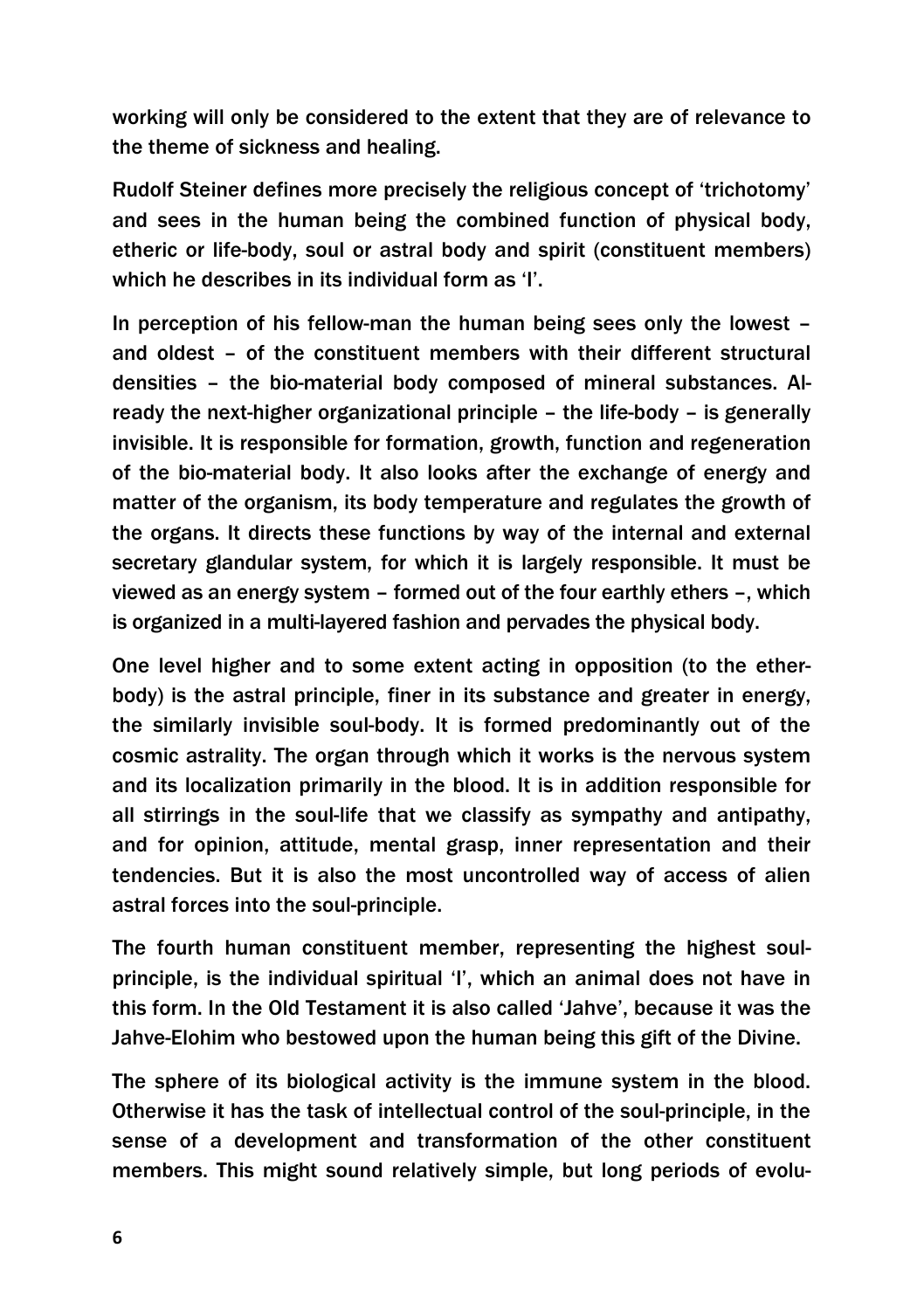tion are needed for the former human group-soul – which it no longer is today – to evolve into an individual soul – a process that has not yet been fully completed.

The constituent members differ not only with respect to their origin – the 'I' stems from the region of the Trinity, the others from forces of the Angelic hierarchies –, but also on the level of their structural autonomy. Thus, the physical body, for example, is to a great extent cut off from the world around it and is very independent as a system. By contrast, life and soul-body are by no means isolated to an equal degree or protected from encroachment by alien forces. The astral and etheric forces can flow into, influence and change one another.

This has advantages and disadvantages. Where there is a possibility of therapy these qualities are advantageous, because all forms of therapy depend upon this openness to outside influence.

The spiritual science of Rudolf Steiner tells us that the human being, subject as he is to the laws of reincarnation and karma, undergoes after death a process of development. Under the guidance of his guardian spirit, who oversees and directs each incarnation, his errors of thought and behaviour are made understandable to him and the need for a rebirth under corresponding circumstances is discussed. The human being must now bring to bear, for the structuring of the ether and astral bodies for his new earthly activity, whatever burdens he carries over from his previous life. In the case of shortcomings, this leads to structural weakness and organizational deficiencies of these constituent members which manifest as a weakness of immunity against pathogenic influences from the environment. In medical diagnosis they come to expression as immune deficiencies or a disposition to illness. If these individual differences in strength of resistance or in regenerative capacity did not exist, people living in one place and exposed to the same environmental influences would all have to get the same illnesses. This is not even the case with infectious diseases or with epidemics. Individual differences in the ability to compensate for pathogenic influences are so great that, in combination with the equally variable outcomes of treatment, other essential factors must be added, which determine one's chances of success.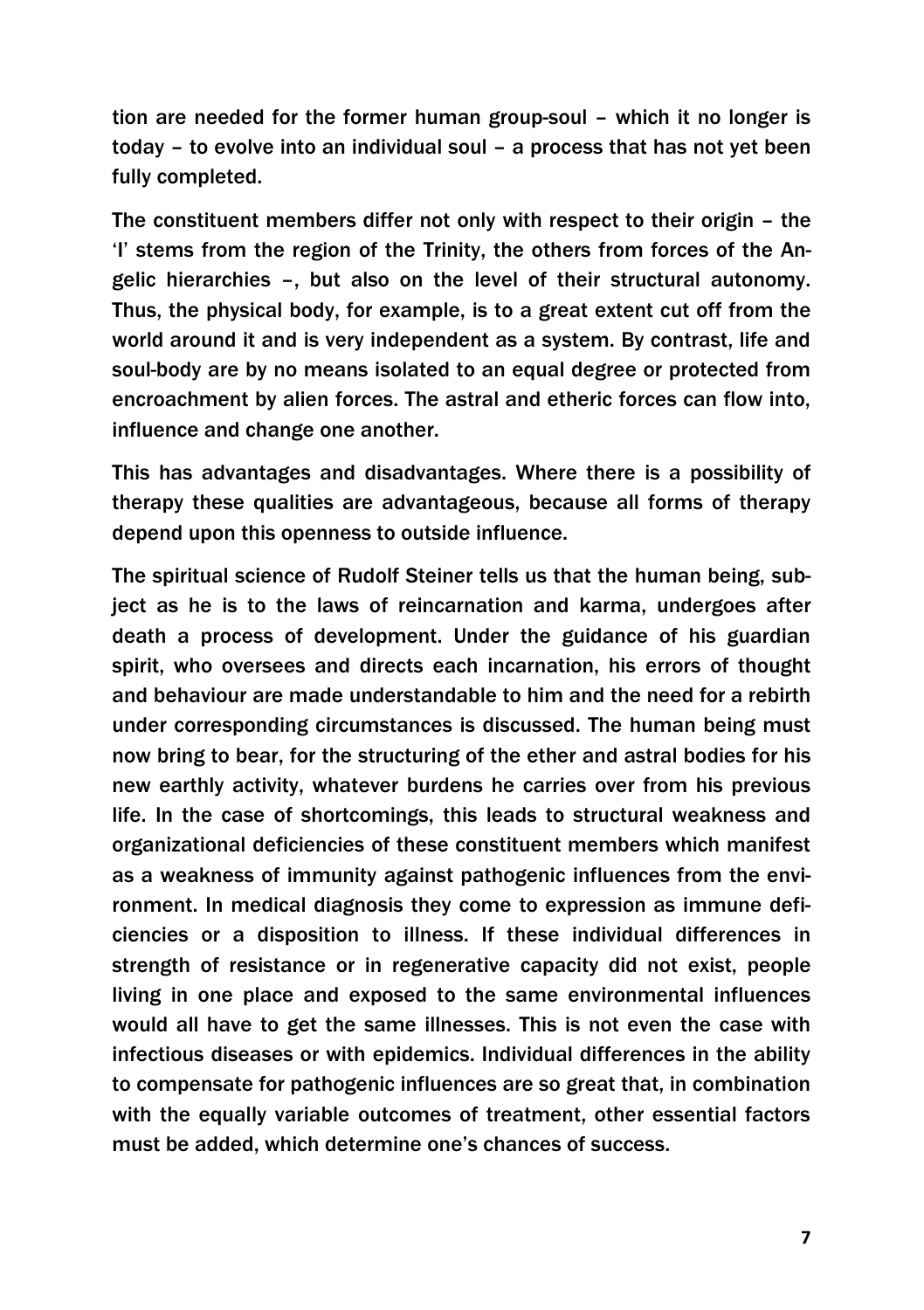[Dr. Hartinger now cites a poem "Human Being and Destiny", which we omit.] Thus, it is upon the organizing strength of the life-body that the health and regenerative and compensatory capacity of the organism against pathogenic influences depends: and this, in its turn, depends upon what has to be brought over from the previous life. However, these karmic burdens are not in every case the deeper cause, there are also others.

It is therefore helpful to read the thoughts expressed by R. Steiner in his works "Before the Gateway of Theosophy" (GA 95), "The Theosophy of the Rosicrucian" (GA 99) and "The Revelation of Karma" (GA 120):

- a.There are Luciferic and Ahrimanic causes of illness. The Ahrimanic work more from within the etheric (or life) body and the Luciferic work more into the astral (or soul) body.
- b.Every illness has more deep-seated spiritual causes, but these do not stand in contradiction to the recognizable outer causes. Healing can result if one seeks the spiritual causes, but this must not exclude treatment of the material causes.
- c.With regard to sickness and disposition to sickness, a strengthening of the spiritual in one's life is a healing power. It is the source of healthbringing forces.
- d.The possibility or impossibility of curing an illness lies in one's Karma. If the human being, with the insight gained through the illness, has the strength to progress further in the same life, then healing comes about. If from his Karma he acquires only little, so that he is unable to be of help to others, then his individuality seeks death in order to build up his organization further between death and a new birth.

Here we have moved on to a consideration of the healing of an organism. There are many references to this also, in the same works of Rudolf Steiner:

- a.It is the duty of the human being and I would add: also of the doctor to do all that he can to bring about the healing of an illness. The decision whether death is right for the sick person's development is up to a higher power of reason which man does not possess.
- b.The actual healing force is the strengthened activity of the etheric and astral bodies, which enables the disturbances of the physical body to be overcome.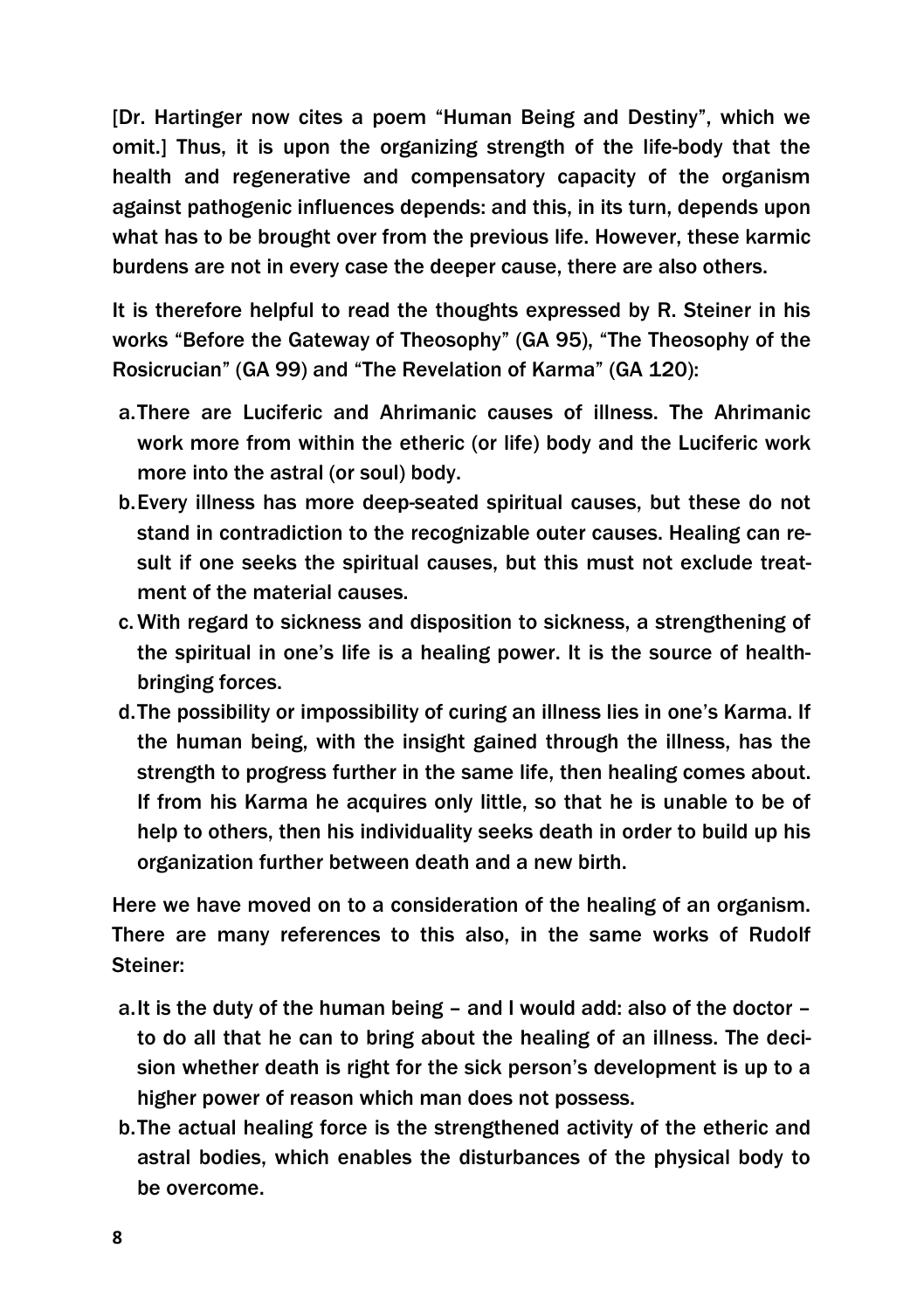- c.All sickness is a disturbance of the balance between light and love in the organism. Through the application of light and love the imbalances can be overcome.
- d.The medicines for this are present in the mineral, plant and animal kingdoms, which contain matter woven of pure light – not matter that is polluted by Lucifer or Ahriman, as is the case with the human being. If these pure substances are applied, healing comes about – depending on Karma.

Here, an essential and always-neglected aspect is addressed, namely, the varying quality of our earthly matter, which cannot be grasped by natural science. Let us recapitulate:

All that belongs to this earth arose in varying proportions from the two Divine primal forces: love and light. Every soul principle, every feeling, every inner stirring and every soul disposition is a distributed variant of the universal force of 'love', and all matter arose, via the ether-forces, out of the light. However, this light which was processed into matter was polluted in a Luciferic-Ahrimanic manner for man alone, through his fall into sin, and this is referred to as 'darkness'.

Thus, the human being alone has a bio-material that is pervaded by such 'forces of darkness'. Hence, Rudolf Steiner's indication that through the administering of pure matter from the other earthly realms illnesses can be cured.

In a similar way, the soul-principle of man was also burdened, whereby the second form of therapy can now be understood. Namely, a strengthening of the soul-spiritual nature in the sick person through non-egoistic personal attention, which can also be combined with an external form of treatment. A precondition for success in one's efforts was, and still is today, the moral uprightness of those involved and the integrity in the exercise of the healing profession in relation to the sick person.

But standing over any success in healing is the Karmic justification, and this is decided neither by the doctor, nor the patient, nor the form of therapy. In this connection, a number of less well-known spiritual-scientific explanations must be given. In the case of the astrally-inclined disorders, also known as Luciferic illnesses, the beings with the guiding and oversee-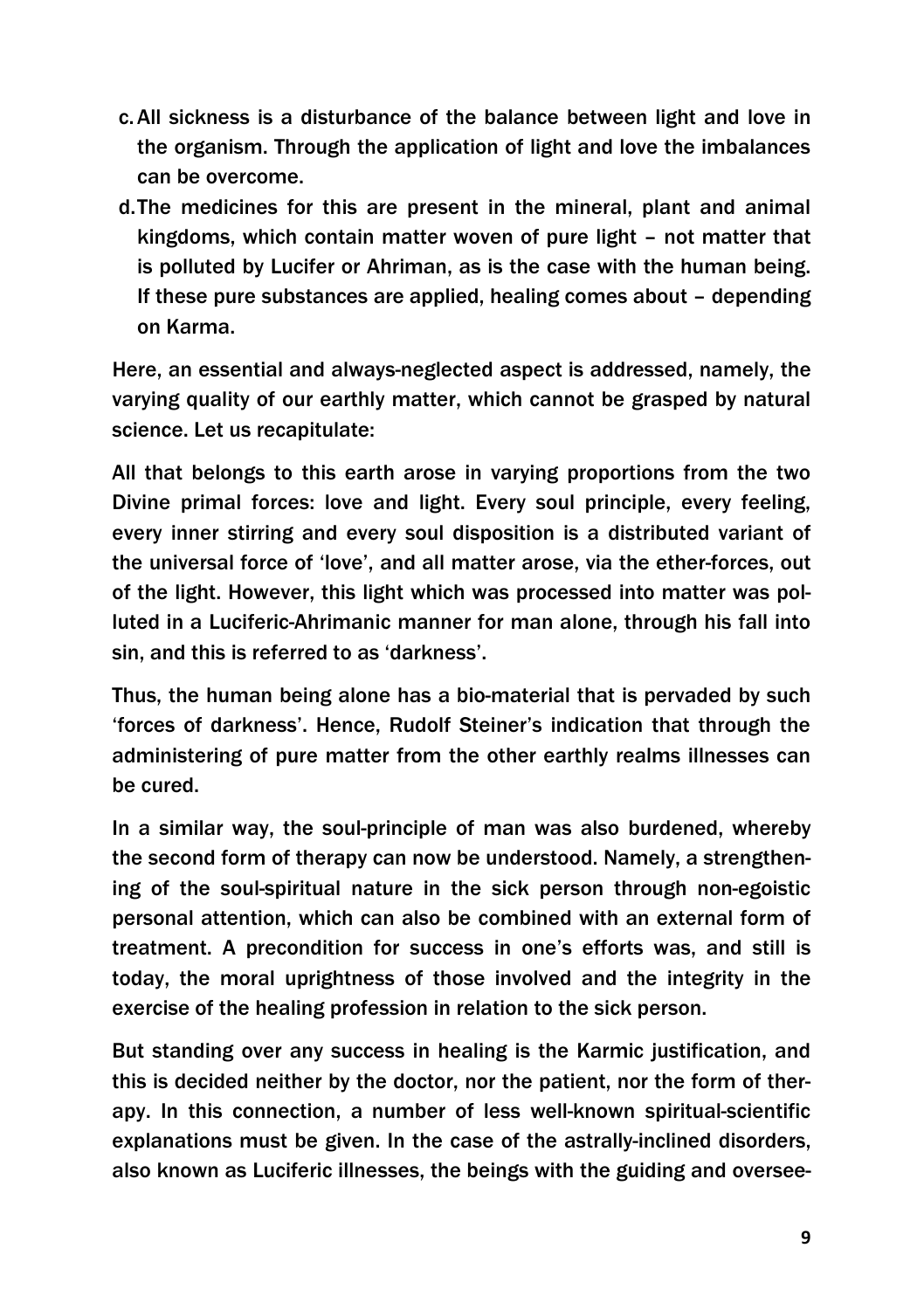ing function add the pain in the astral body. If the connection between illness and pain were not made in this way, insufficient attention would be paid to the sickness process and the cure would not be sought in the right way. There would be no desire for healing and the body would be exposed to further breakdown, to the point of inability to function, or death. As we indicated before, the pain is to be regarded as a danger signal, but it is not brought about by the functional or morphological changes resulting from the illness.

### Support given by the Powers that Guide our Destiny

The human being does not become aware of these connections, however, because they lie below his 'I'-consciousness and cannot be grasped. Nevertheless, this assistance through pain leads later to the insight that we should no longer yield to similar Luciferic temptations. In the next life it appears as knowledge that, in the judgement of our circumstances and one's own mode of behaviour, conveys an absolute certainty that could never be arrived at intellectually in the form of knowledge gained through experience. The ancient Greeks were well acquainted with this certainty of knowledge and called it 'pistis', which is always wrongly translated as 'belief' or 'faith'. But 'belief' has to do with something one is told and which one is meant to accept without being able to verify it. Knowledge is based on personal experiences in this life, which have been rationally grasped, cognized and worked through inwardly. Pistis, on the other hand, is founded upon knowledge and experiences in the previous life and gives unshakable certainty of judgement and decision, with no possibility of justifying this on a rational, intellectual or natural-scientific basis.

### Luciferic and Ahrimanic illnesses

Thus, wherever pain has arisen without injury Luciferic influences on the astrality have led to the onset of illness. Though this statement is correct, one must not conclude that all illnesses arise in this way. Sooner or later Ahrimanic forces are also involved with varying intensity in Luciferic illnesses, particularly where longer-lasting disorders with functional or morphological changes are concerned.

The primarily Ahrimanic illnesses work at first in the life-body on an etheric level and have therefore no pain symptoms initially. These arise in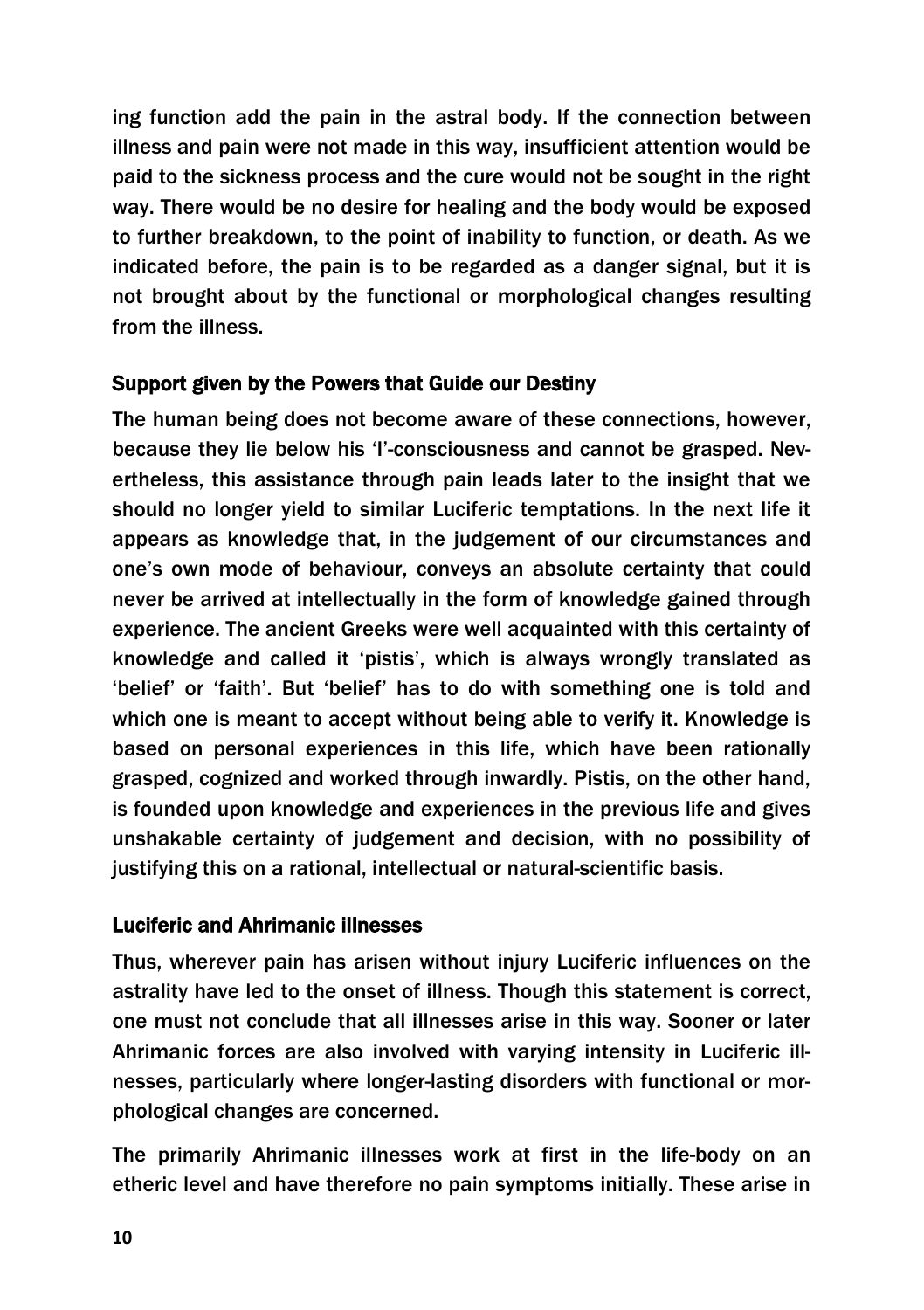the astral body, which is to begin with not affected by these direct influences on the life-body. Only if there is a subsequent involvement of the organs, or in the case of complications, is the astral body also affected and pain symptoms appear. Important in this connection is the fact that Ahrimanic illnesses are generally preceded by Luciferic changes in a person's being and that the former manifest predominantly in the form of a non-inflammatory tumour formation, while the latter are accompanied almost without exception by inflammatory reaction of the tissues.

The inworking of Ahrimanic energies that is made possible in this way by Luciferic forces leads to a fundamental change in the interaction between life-body and physical body, initially with no involvement of the astral body, and obstructs its healing and regenerative influence. These Ahrimanic illnesses lie in the etheric body in dulled consciousness below the threshold of pain, are therefore not noticed at first and are therefore far more insidious.

Whereas in the case of Luciferic disorders pain is added by the guiding beings to raise awareness, this is not possible here, because pain can only arise in the astral. If the Ahrimanic illnesses become too strong and can no longer be overcome by the healing forces of the organism, help first comes through lowering of the organ's function to the point of paralysis. If further supportive measures are not successful, the organ can even be broken down by them and death results. This is naturally attributed to the organ failure, whereby the actual cause is not recognized.

### Spiritual Laws

This is an astonishing fact, but from the wider evolutionary perspective it is a help. The sick person is enabled in this way to return to the spiritual world unburdened, and this results, in the following incarnation, in a particularly healthy and resilient organ.

This brings us to a further and very important karmic law of occult medicine, which can answer many unresolved question. A death that has been caused by the incurable disease of an organ has as its compensation in the next life an organ that is particularly well-functioning and resistant to infection, and does not become sick again. Death resulting from the incurable condition of a system or organ is not attributable to the activity of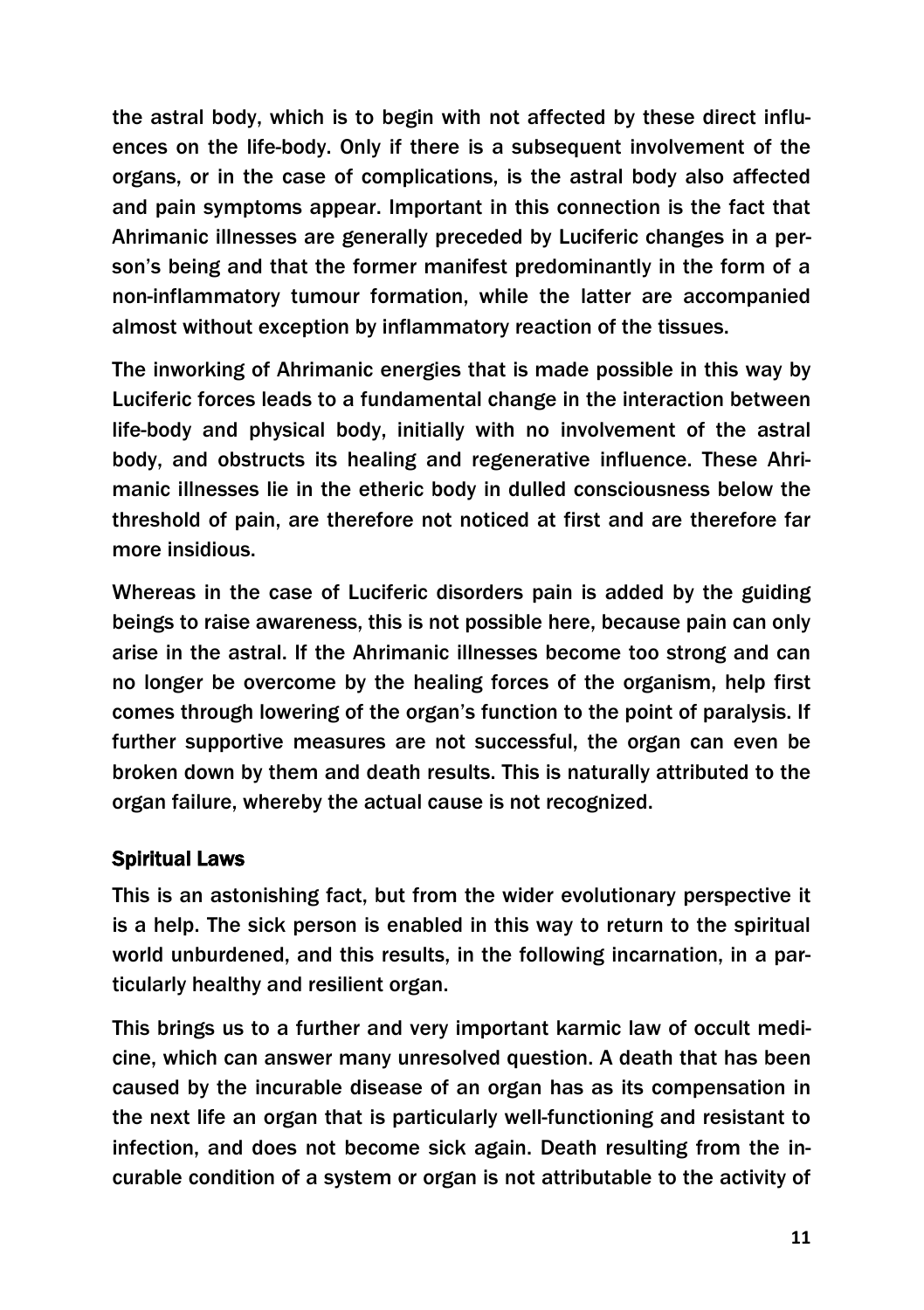the above-mentioned powers in the life-body. Strange as it may sound, it is help provided by the guiding beings. The adversary powers are interested, not in the destruction or death of human beings, but in taking possession of a living human being who is subservient to them, the consequence of which would be that the human being's further development comes to an end.

Quite apart from the fact that in any illness karmic elements from the past, and also the future, can make a recovery impossible, the necessary help in the case of Luciferic and Ahrimanic illnesses is due to the present structure of the human being and his level of insight. It arises within the context of a long evolutionary development, and is understandable only from this point of view.

Therefore, despite claims to the contrary, so-called spirit-healing – whatever may be understood by this – can by no means cure all sick people if, for example, karmic factors do not allow it or it is, in the view of the guiding beings, not conducive to development. For this reason, the occultist with knowledge of the spiritual laws rejects spiritual healing. He knows that in the case of a sickness that has been "healed" in this way, where the required development of insight and overcoming of karma has not taken place, this human being will, in the next incarnation, be faced with the same sickness problem in far less favourable circumstances.

If one is to acquire new and extended knowledge, it is always necessary to let go of old and perhaps more comfortable ideas!

Just as important as insight into the actual causes of an illness, is knowledge of the spiritual-scientific aspects of the healing-process. Healing always means healing of the physical body entrusted to us, and a freeing of the soul from alien influences. In order to bring back to normal the immune forces of the constituent bodies that have been disturbed in their functioning and for health to be restored, healing is bound up with a process of spiritual cognition, and the return to health is bound up with the wish to be reconciled with the Divine laws.

Thus, healing is more a priestly than a natural-scientific act, which takes place by no means only on the physical plane. Healing capacities of this kind can only be learned to a limited degree, as in addition to initiation-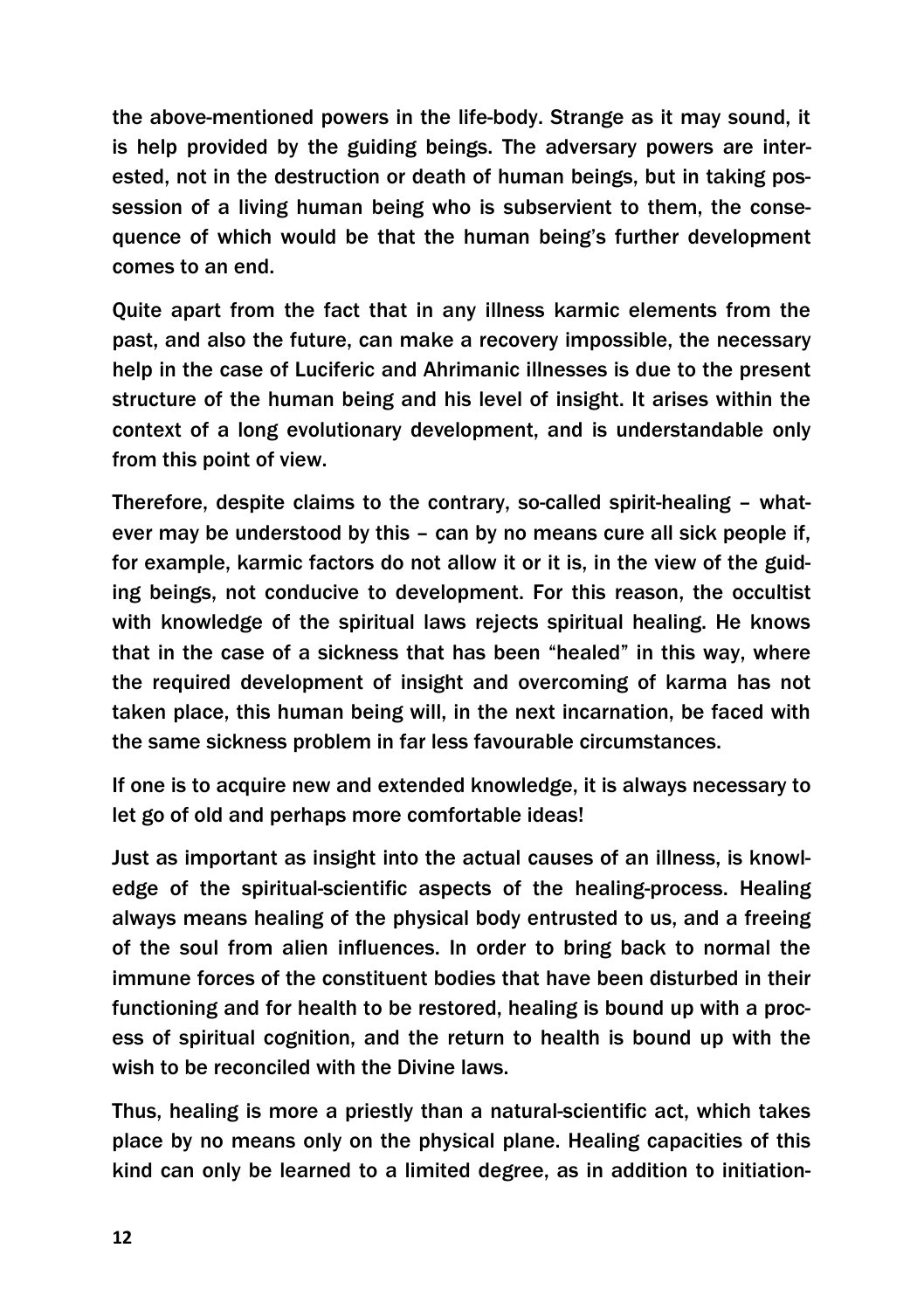knowledge they also depend upon selflessness as a motive for action. For this reason, in early times the doctor was a priest trained in the mystery schools in spiritual-scientific medical questions, and later there existed over long periods connections with the healing hierarchies.

Every process of healing consists of two parts: overcoming of the karmically-determined functional disturbances of the constituent bodies, as the actual cause of illness, and removal of the objective and subjective symptoms. Healing of the cause should take place first, and only then treatment of the symptoms.

But the choice of a successful therapy depends upon insight into the actual development of the illness. This requires the relevant spiritualscientific experiential knowledge and a corresponding intuitive receptivity. Through burdens brought over from previous incarnations, through hereditary tendencies, through one's individual task in life and lifecircumstances dictated by destiny, the relation between the constituent bodies and their functioning can be disturbed in very different ways. Even if symptoms show outward similarities there can be different underlying causes, which call for different therapeutic measures. No soul and no organism have the same disposition and the same tasks as those of another human being.

For a successful treatment these circumstances must be taken into account and it must be borne in mind that not all patients can be cured, however well-conceived the method of treatment applied. Often karma prevents a recovery, or a cure would not be appropriate for the development of the individuality at this point in time.

In any case, the sick person must himself make an effort to regain health, whereby the process of healing can be supported by numerous therapeutic measures. But the following always applies: medicus curat – natura sanat! (the doctor provides the cure – nature does the healing).

For the benefit of the doctor and today's medical science, we would point to the statement of Rudolf Steiner in the lecture 'The Medical Faculty and Theosophy' of 25.5.1905: 'The doctor would arrive at other conceptions of healing if he were to study in depth the real history of medicine. Words would then enable him to recognize a meaning which, today, he dismisses